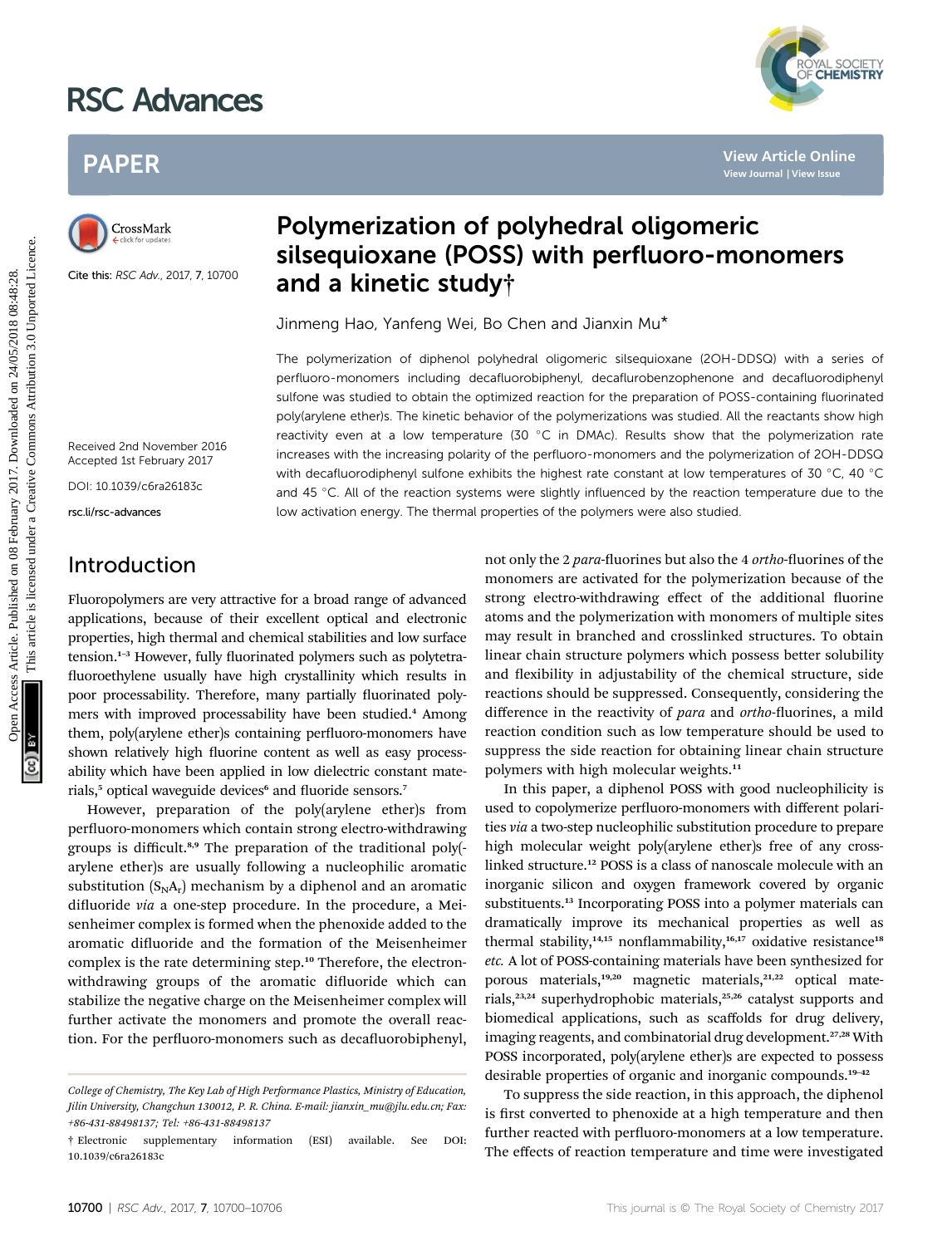and the kinetic equation and activation energy were evaluated to study the effect of the monomer polarities on the reaction and summarize the optimal condition of the polymerization. Theoretically, polymers containing both POSS and fluorine are usually with wide application potency.<sup>43-47</sup> Meantime, many functional groups can be easily introduced into the polymers because of the mild reaction conditions. The design and preparation of the polymers are already on the way.

### Experimental section

#### Materials

The diphenol POSS (2OH-DDSQ) was synthesized in our laboratory according to the literature<sup>12</sup> by hydrosilylation between 3,13-dihydro octaphenyl double-deckersilsesquioxane and eugenol. The perfluoro-monomers were abbreviated as DFPXs. Decafluorobiphenyl (DFP) and decaflurobenzophenone (DFPK) were purchased from Sigma-Aldrich and purified by recrystallization from 2-propanol prior to use. Decafluorodiphenyl sulfone (DFPS) was prepared according to reported methods.<sup>7</sup> All other chemicals were obtained from commercial sources and used without further purification.

#### Methods

Thermogravimetric analysis (TGA) was performed to assess the thermal stability of membranes using a Perkin Elmer Pryis 1 TGA thermal analyzer under air atmosphere. Before performing the analysis, the samples were dried and kept inside the TGA furnace, which was isothermal at 100  $^{\circ}$ C for 20 min. Then, the samples were reheated up to 800  $^{\circ} \mathrm{C}$  at 10  $^{\circ} \mathrm{C}$  min $^{-1} ,$  and the temperatures that resulted in 5% and 10% weight losses were recorded for each sample. Differential Scanning Calorimeter (DSC) measurements were performed using a Mettler Toledo DSC821<sup>e</sup> instrument at a heating rate of 20 °C min<sup>-1</sup> from 40 °C to 250 °C for DDSQ-DFPXs under nitrogen atmosphere. IR spectra (KBr pellets or films) were conduct on a Nicolet Impact 410 Fourier Transform Infrared Spectrometer (FTIR) at room temperature (25  $^{\circ}$ C). The samples were scanned within the range of  $400-3200$   $cm^{-1}$ .  $^{1}$ H NMR and <sup>19</sup>F NMR spectra were obtained using Brüker Advance 400 spectrometer (400 MHz). Gel permeation chromatograms were obtained using a Waters 410 instrument with dimethylformamide (DMF) as an eluant, at a flow rate of 1 mL min<sup>-1</sup> using polystyrene as a standard. The crystallization behaviour of hybrid polymers were studied using a Rigaku D/max-2500 X-ray diffractometer with CuKa radiation ( $\lambda = 0.154$  nm) as the X-ray source.

#### Polymer synthesis

As shown in Scheme 1, DDSQ-DFP was synthesized via a twostep nucleophilic aromatic substitution procedure. To a 25 mL three-necked flask equipped with a mechanical stirrer, a nitrogen inlet, and a Dean–Stark trap with a condenser was added 2OH-DDSQ (1.4822 g, 1 mmol), DFP (0.3341 g, 1 mmol), anhydrous  $K_2CO_3$  (0.1658 g, 1.2 mmol), DMAc (10 mL) and toluene  $(4.5 \text{ mL})$ . The system was allowed to reflux for 3 h, and then the toluene was removed. After removing toluene, the reaction mixture was cooled to 30 $\degree$ C and then DFP was added.



Scheme 1 Reaction route for the preparation of DDSQ-DFPXs

The temperature was maintained for 8 h before the polymerization completed. During the procedure, a small number of reaction solution was removed at various reaction times for  $^{19}$ F NMR analysis. The final viscous solution was then poured into 50 mL of ethanol. The polymer was refluxed in deionized water and ethanol several times to remove the salts and solvents and was dried at 120 °C for 24 h (90% yield).  $^{1} \text{H}$  NMR (400 MHz, DMSO-d6), d (ppm): 0.14 (m), 0.63 (m), 1.56 (m), 2.42 (s), 3.68 (s), 7.37 (m). <sup>19</sup>F NMR (400 MHz, DMSO-d<sub>6</sub>),  $\delta$  (ppm): -139.3 (4F),  $-155.43$  (4F). IR (KBr cm<sup>-1</sup>): 2927 (C-H stretching), 1643, 1507 (phenyl ring), 1304 (C–F stretching), 1071, 480 (Si–O stretching), 725 (Si–C stretching).

The other two polymers were prepared from the corresponding decafluorodiphenyl monomers and 2OH-DDSO using the same procedure as described above with the reaction time and reaction temperature listed in Table 1. The molecular weights of the polymers were measured with GPC and listed in Table 1.

DDSQ-DFPK (87% yield).  ${}^{1}H$  NMR (400 MHz, DMSO-d<sub>6</sub>),  $\delta$  (ppm): 0.12 (m), 0.64 (m), 1.55 (m), 2.36 (s), 3.55 (s), 7.376 (m). <sup>19</sup>F NMR (400 MHz, DMSO-d<sub>6</sub>), $\delta$  (ppm): -143.3 (4F), -155.4 (4F). IR (KBr cm<sup>-1</sup>): 2925 (C-H stretching), 1639, 1490 (phenyl ring), 1302 (C–F stretching), 1069, 475 (Si–O stretching), 720 (Si– C stretching).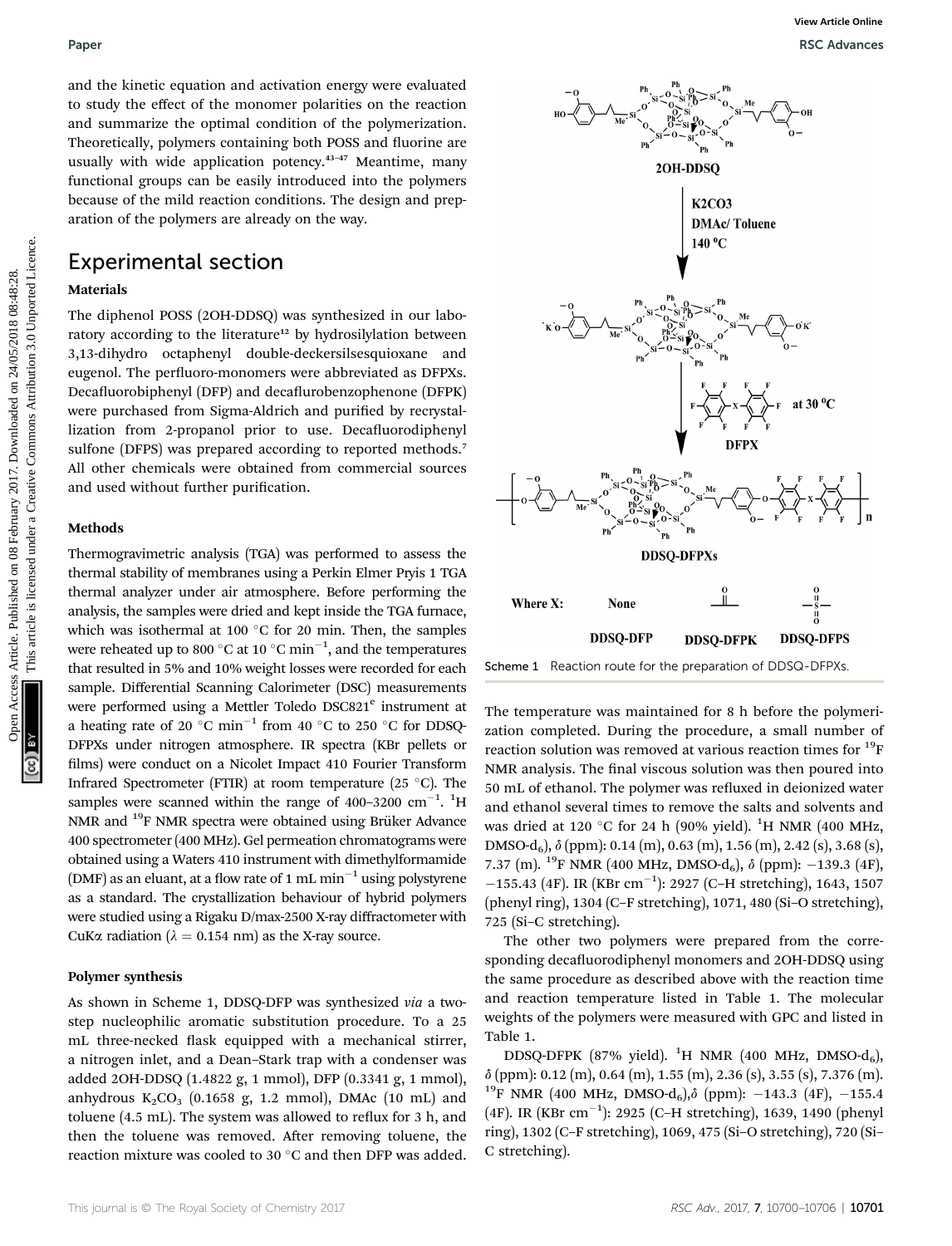Table 1 The preparation and characterization of DDSQ-DFPXs

| <b>DDSQ-DFPXs</b> | Time (h) | $M_{\rm n}$ (kDa) | PDI  | Conversion values (%) | $T_{\rm o}$ (°C) | $T_{d5}$ (°C) | Residue $(\% )$ |
|-------------------|----------|-------------------|------|-----------------------|------------------|---------------|-----------------|
| DDSQ-DFP          |          | 25.3              | 2.13 | 92.7                  | 158              | 417           | 32.9            |
| <b>DDSQ-DFPK</b>  |          | 21.6              | 2.25 | 91.5                  | 144              | 408           | 31.9            |
| DDSO-DFPS         | 4.5      | 24.8              | 2.31 | 92.6                  | 151              | 358           | 31.2            |

DDSQ-DFPS (89% yield).  ${}^{1}$ H NMR (400 MHz, DMSO-d<sub>6</sub>),  $\delta$  (ppm): 0.11 (m), 0.65 (m), 1.51 (m), 2.35 (s), 3.77 (s), 7.37 (m). <sup>19</sup>F NMR (400 MHz, DMSO-d<sub>6</sub>),  $\delta$  (ppm):  $-138.7$  (4F),  $-154.5$  (4F). IR (KBr cm<sup>-1</sup>): 2920 (C-H stretching), 1635, 1483 (phenyl ring), 1298 (C–F stretching), 1069, 478 (Si–O stretching), 720 (Si–C stretching).

# Results and discussion

### Polymerization of 2OH-DDSQ with DFPXs

The polymerization of DFPXs and 2OH-DDSQ was carried out in a two-step nucleophilic aromatic substitution procedure. In this approach, the 2OH-DDSQ was first converted to phenoxide and then further reacted with DFPXs at a low temperature of 30  $^{\circ}$ C. The reactions are displayed in Scheme 1 and analyzed by  $^{19}$ F NMR in Fig. 1. It can be seen that the produced polymers have clean <sup>19</sup>F NMR spectra and the two major peaks are assigned to the fluorine atoms on the main chain as indicated in the Fig. 1. The only three tiny peaks correspond to the fluorine atoms on the end group. This means that the side reactions in the ortho, and meta fluorine atoms are strongly suppressed under the mild condition. Actually the reaction at a temperature of 60 $\degree$ C for DFP and 2OH-DDSQ could yield crosslinked gels in only 15 minutes and the temperatures for the other reactions to get crosslinked gels are even lower. **ISC Arbaness**<br>
The 1 Text present and characterization of DCSO-DTP/s<br>
DRSQ-DETS<br>
DRSQ-DETS<br>
(Specifical Access Assn. 2018)<br>  $\frac{1}{2}$ <br>
DISQ-DETS (89% yield), <sup>1</sup>H NME (400 MHz, DNSO d<sub>3</sub>)<br>  $\frac{1}{2}$ <br>
DISQ-DETS (89% yield

To investigate the reaction process of the DDSQ-DFPXs, as an example, Fig. 2 shows the  $^{19}$ F NMR spectra of DDSQ-DFP at different reaction times. As shown in Fig. 2, as the reaction time increased, two new peaks appeared  $(-139.3$  (a),  $-155.4$  (b) ppm) and increased in intensity which were attributed to the ortho



Fig. 1  $^{19}$ F NMR spectra of the DDSQ-DFPXs in DMSO-d<sub>6</sub>.



Fig. 2  $19F$  NMR spectra of DDSQ-DFP at different reaction times.

and *meta* fluorine atoms on the main chain of the polymer. Meanwhile, three other peaks decreased  $(-138.5$  (ppm),  $-150.1$ (ppm),  $-160.9$  (ppm)) in density, which were attributed to the ortho, para and meta fluorine atoms of the DFP end units in the polymer. From the Fig. 2 it can be seen that at the reaction time of 8 h, the peaks of *ortho*, and *meta*-fluorine atoms can barely be seen. At the end this period about 92.7% of DFP was converted to the di-substituted compound. Moreover, when the reaction time gets longer, the solution becomes highly viscous and a gellike substance formed. However, the isolated polymer from the solution was found to be soluble in DMAc and there is no extra peaks in the 19F NMR spectra indicating no branched or crosslinked structure in the gel-like substance. The solubility of the DDSQ-DFP becomes poor and precipitate from the solution when the molecule weight gets high. From the Table 1, it can be seen that the molecular weight of DDSQ-DFPXs are relatively high compared with the other POSS-containing polymers though the numbers of the repeating units in the polymers are all less than 15.

The polymers were also identified by FTIR and  $^{1}$ H NMR spectroscopy (Fig. 3). The FTIR spectra of the DDSQ-DFPXs show characteristic absorption bands around 1650  $cm^{-1}$  and  $1304$   $cm^{-1}$ , corresponding to aryl carbonyl groups and carbonfluorine bonds. Fig. 3 shows the <sup>1</sup>H NMR of DDSQ-DFPXs. Signals of proton at 0.13, 0.65–2.4 and 3.56 ppm are assigned to the protons of methyl, methylene, and methoxy. The peaks at 6.2–8.5 are assigned to the protons of aromatic rings.

#### Kinetic study of the reaction

As a two-step nucleophilic aromatic substitution procedure polymerization, the diphenol was first converted to phenoxide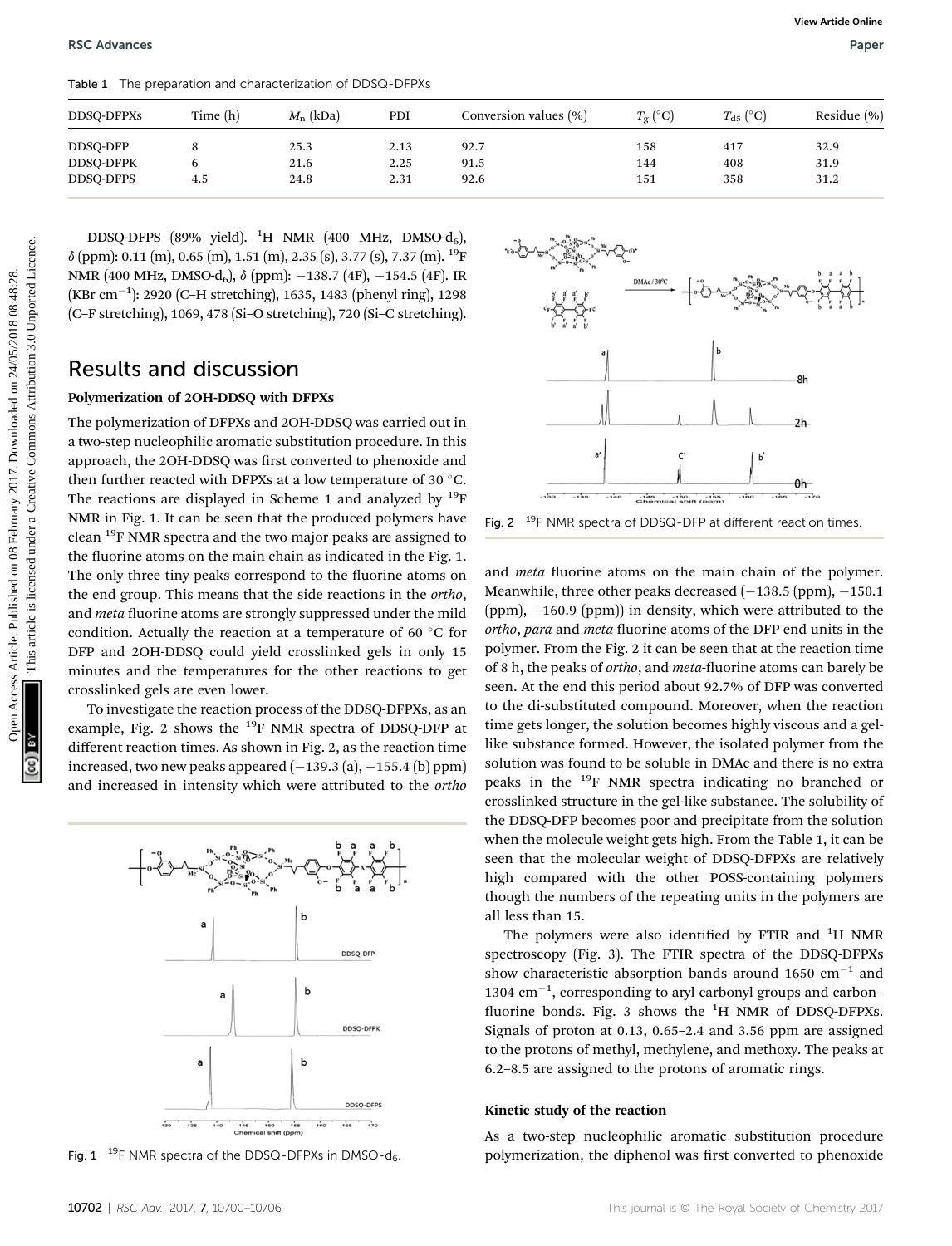

and then further reacted with DFPXs at a low temperature. The first procedure is not directly participating in the polymerization. And the second procedure can be explained by the Scheme 2, following the nucleophilic aromatic substitution  $(S_N A_r)$ mechanism. Typically, the formation of Meisenheimer complex is the rate-determining step.

The rate expression  $R<sub>p</sub>$  for polymerization in Scheme 2 can be described as the following eqn (1):

$$
R_{\rm p} = -\frac{\mathrm{d}c}{\mathrm{d}t} = k_1 c_1 c_2 \tag{1}
$$

 $c_1$ : molar concentration of DFPXs;  $c_2$ : molar concentration of the phenoxide;  $k_1$ : the reaction rate constant of polymerization and the rate constant for the formation of the Meisenheimer. It was assumed that the molar concentrations of DFPXs and the phenoxide were equal and described as  $c$ . The above equation can be simplified as follow:

$$
R_{\rm p} = -\frac{\mathrm{d}c}{\mathrm{d}t} = k_1 c^2 \tag{2}
$$

indicating a second-order reaction.

After integration, the equation was shown as

$$
\frac{1}{c} - \frac{1}{c_0} = k_1 t \tag{3}
$$

with  $c_0$ , the initial concentration of the DFPXs and phenoxide and  $c$ , the concentration of the DFPXs and phenoxide at time  $t$ . There is an equation between c and  $c_0$  following  $c = c_0 (1 - p)$ and  $p$  is the conversion at reaction time  $t$ . So the eqn  $(2)$  can be further described as the following eqn (4):

$$
\frac{1}{1-p} = 1 + c_0 t \tag{4}
$$



Scheme 2 Reaction mechanism for the polymerization.

By comparing the integral intensity of the fluorine atoms in the  $19F$  NMR spectra, the conversion at different reaction times can be calculated following  $p = (F_0 - F_t)/F_0$  with  $F_0$  the initial concentration of *para*-fluorine and  $F_t$  the concentration of *para*fluorine at time t. The relation of the  $1/(1-p)$  with the reaction time  $t$  in the related three reaction systems are presented in the Fig. 5. It can be found that the experimental data can fit the equation when the conversion is less than 83% reflecting the  $S_N A_r$  mechanism of the reaction. According to the eqn (1) and Fig. 4, the reaction rate constant at 30  $\degree$ C can be calculated due to the slope of the curve. The values of the reaction rate constants are shown to be 0.271, 0.307, 0.483 L mol<sup>-1</sup> min<sup>-1</sup> which increase with the increasing of polarity of the DFPXs.

#### Activation energy of the polymerization

Since the present reaction was conducted at a temperature of  $30 °C$ , for the calculation of the activation energy and investigation of the temperature effect on the reaction system, the reaction was also investigated at various temperatures. Kinetic parameters of the reaction systems are listed in Table 2. As an example, Fig. 6 shows the variation of  $1/(1-p)$  with the reaction



Fig. 4 Dependence of  $1/(1 - p)$  on the reaction time for the DDSQ-DFPXs produced in DMAc at 30 °C.



Fig. 5 Dependence of  $1/(1 - p)$  on the reaction time for the DDSQ-DFP produced in DMAc at 30 °C, 40 °C and 45 °C.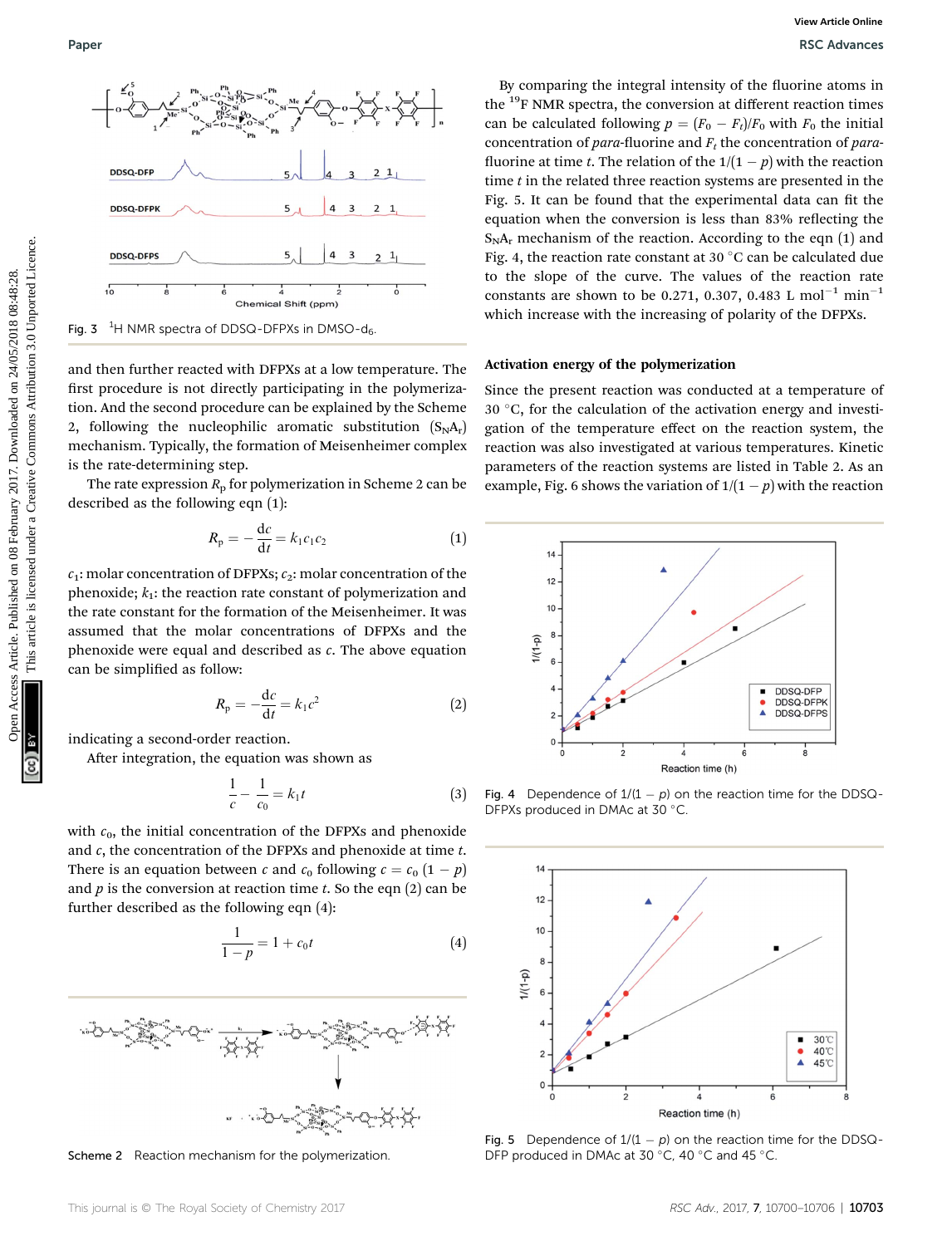Table 2 Kinetic parameters of the reaction systems; rate constant  $k$ and activation energy  $E_a$ 

| <b>DDSQ-PAEKs</b> | $T(^{\circ}C)$ | $k$ (L mol <sup>-1</sup> min <sup>-1</sup> ) | $E_{\rm a}$ (kJ mol <sup>-1</sup> ) |
|-------------------|----------------|----------------------------------------------|-------------------------------------|
| DDSQ-DFP          | 30             | 0.271                                        | 32.14                               |
|                   | 40             | 0.414                                        |                                     |
|                   | 45             | 0.503                                        |                                     |
| <b>DDSO-DFPK</b>  | 30             | 0.307                                        | 27.52                               |
|                   | 40             | 0.431                                        |                                     |
|                   | 45             | 0.510                                        |                                     |
| <b>DDSO-DFPS</b>  | 30             | 0.483                                        | 25.11                               |
|                   | 40             | 0.643                                        |                                     |
|                   | 45             | 0.739                                        |                                     |



Fig. 6 Dependence of  $\ln k$  on the reaction temperature for the DDSQ-DFPXs produced in DMAc at 30 °C, 40 °C and 45 °C.

time for the DDSQ-DFP produced in DMAc at 30  $^{\circ}$ C, 40  $^{\circ}$ C and 45 °C. It can be seen that increasing the temperature from 30 °C to 45 °C results in an about 1.5-fold increase in the rate constant reflecting a low activation energy. The activation energy  $E_a$ values are calculated following the Arrhenius equation:

$$
k = A e^{-\frac{E_a}{RT}} \tag{5}
$$

T: temperature in K; R: universal gas constant with the value of 8.314 J mol $^{-1}$  K $^{-1}$ ; A: pre-exponential factor. The equation can be transformed into the following eqn (6):

$$
\ln \frac{k_2}{k_1} = \frac{E_a}{R} \left( \frac{1}{T_1} - \frac{1}{T_2} \right) \tag{6}
$$

 $k_1$ : rate constant at  $T_1$ ;  $k_2$ : rate constant at  $T_2$ .

The variation of  $\ln k$  with  $1/T$  for the DDSQ-DFPXs are shown in Fig. 6 and according to the eqn (6) the activation energy values can be calculated from the slopes indicated in the figure. The corresponding R-squares for DDSQ-DFP, DDSQ-DFPK and DDSQ-DFPS are 0.99235, 0.98753, 0.9889 which indicate the high correlation between  $\ln k$  and the reaction temperature. The reactions between 2OH-DDSQ and perfluro-monomers are all shown to have low activation energy with the  $E_{\rm a}$  below 35 kJ mol<sup>-1</sup>.

As a nucleophilic aromatic substitution  $(S_N A_r)$  reaction, the nucleophilicity of the diphenol and the stability of the Meisenheimer complex are important for low activation barriers leading to relatively low activation energy. The phenoxide of the 2OH-POSS has a high nucleophilicity because of the electron-donating effect of the ortho-substituted methoxy and meantime, the electron-withdrawing groups of the perfluoromonomer further stabilize the Meisenheimer complex. As explained the above two main reasons lead to a relatively low activation energy. It can be seen that the activation energy  $E_a$ decreases with the increasing polarity of the DFPXs. This is because the stronger electro-withdrawing effect gets a stabler Meisenheimer complex.

#### Thermal properties of DDSQ-DFPXs

The thermal properties of the DDSQ-DFPXs were evaluated by DSC and TGA, and the data are listed in Table 1 and the curves are shown in Fig. 7 and 8. No melting endotherms are observed in DSC traces for the DDSQ-DFPXs (Fig. 7), which suggests their amorphous nature. Among the polymers, DDSQ-DFP shows the highest  $T_g$  value 158 °C because of the effect of the rigid biphenylene polymer backbone which hinders the movement of the chain segment. With the increasing of polarity of the DFPXs, DDSQ-DFPS exhibits a higher  $T_g$  than DDSQ-DFPK, reflecting a higher intermolecular force in the polymer. Meanwhile, the polymers don't show very high  $T_g$ s. Though the rigid molecular



Fig. 7 DSC curves of the DDSQ-DFPXs.



Fig. 8 TGA curves and the derivative curves of the DDSQ-DFPXs.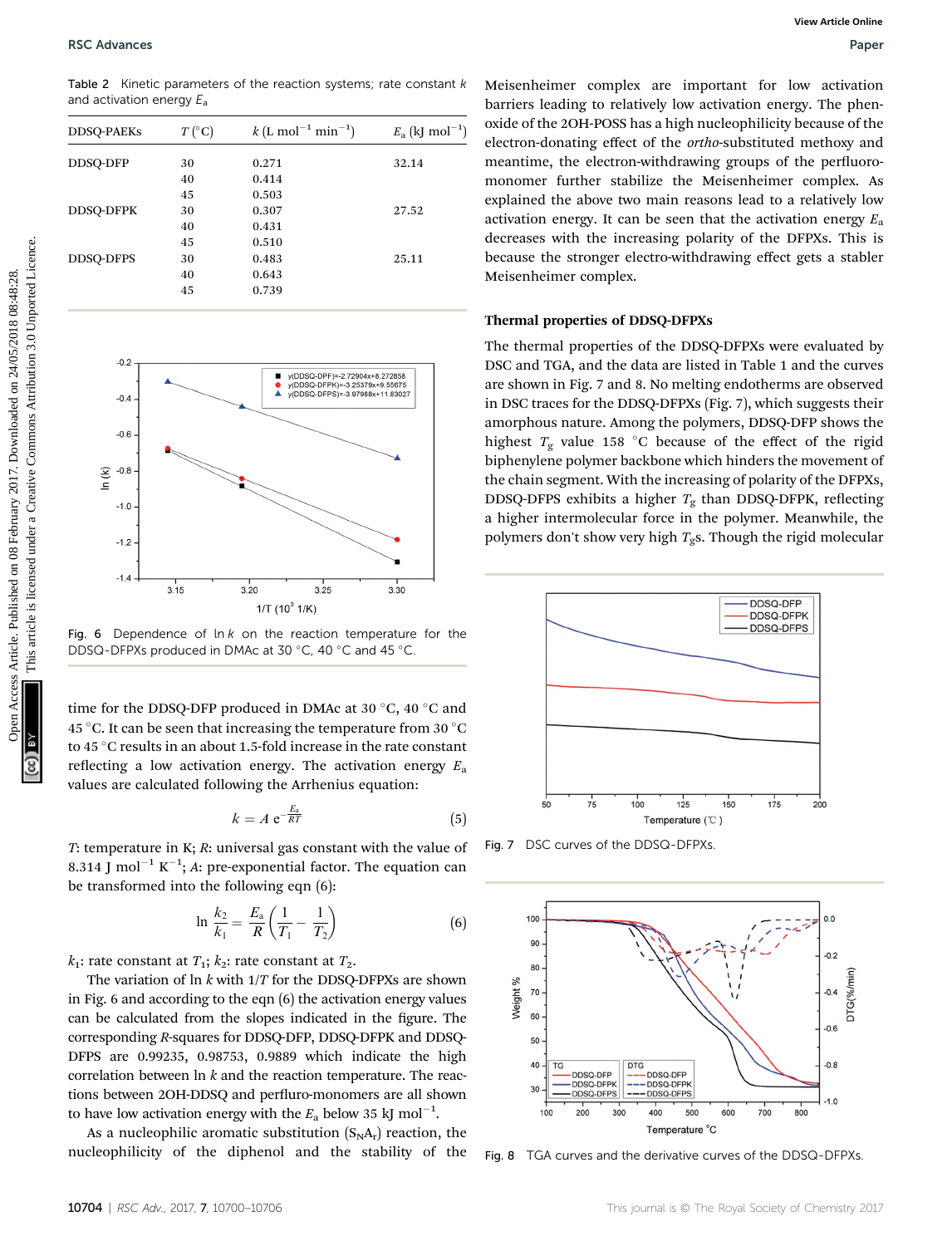structure of POSS can lead a higher  $T_{\varphi}$ , both the greatly increased free volume of DDSQ-DFPXs and the flexible aliphatic chains possessed by 2OH-DDSQ results in the easier movement of the chain segment.

Seen from the TGA data Table 1 and Fig. 8, the temperatures at 5% weight loss ( $T_{d5}$ ) are in the range of 358–417 °C in air for the DDSQ-DFPXs, indicating a fairly high thermal stability of the polymers. It can be seen from the derivative curves in Fig. 8 that all the polymers display two steps in degradation progress. The first step from 335  $\degree$ C to 570  $\degree$ C originated from the degradation of active alkyl chain and the second step from 570 °C to 760 °C originated from the degradation of frameworks, such as the aromatic ring and POSS cage. The DDSQ-DFPXs display high residuals of degradations which are all above 30%. The high yields of degradation residues are ascribed to the ceramic formation from POSS moiety during the thermal decomposition.

# Conclusion

The polymerization of 2OH-DDSQ with DFPXs can be conducted at a low temperature of 30  $^{\circ}$ C in DMAc via a two-step procedure obtaining polymers with high molecular weights and well-defined linear chain structures. The reactants exhibit high reactivity allowing the polymerization to complete in a few hours. The reaction rate increases with the increasing of polarity of the DFPXs and it is found that the reaction rate is not greatly affected with the increasing temperature. The activation energy of the polymerization is shown to be very low and the values decreases with the polarity of the DFPXs. With the wellcontrolled reaction time, all the produced polymers have great fundamental properties for future application such as solubility and thermal properties. The polymers with POSS and fluorine incorporated in have great application potency. Paper<br>
SEA Above SEA Above SEA Above SEA ARTICLE (Fig. 1913). The statistical interesting and the tricline is liken are statistically interesting and the statistical interesting and the statistical interesting a single st

# References

- 1 J. M. Desimone, Z. Guan and C. S. Elsbernd, Science, 1992, 257, 945–947.
- 2 J. W. Martin, M. M. Smithwick and B. M. Braune, Environ. Sci. Technol., 2004, 38, 373–380.
- 3 T. R. Dargaville, G. A. George and D. J. T. Hill, Prog. Polym. Sci., 2003, 28, 1355–1376.
- 4 R. Souzy and B. Ameduri, Prog. Polym. Sci., 2005, 30, 644–687.
- 5 J. Ding and M. Day, Macromolecules, 2006, 39, 6054–6062.
- 6 K. Aljoumaa, Y. Qi and J. Ding, Macromolecules, 2009, 42, 9275–9288.
- 7 J. Ding, X. Du and M. Day, Macromolecules, 2007, 40, 3145– 3153.
- 8 J. Jiang, C. L. Callender and J. P. Noad, Opt. Eng., 2007, 46, 074601.
- 9 Y. Qi, J. Jiang and C. L. Callender, Appl. Opt., 2006, 45, 7480– 7487.
- 10 A. Jutand and A. Mosleh, Organometallics, 1995, 14, 1810– 1817.
- 11 J. Ding, Y. Qi and M. Day, Macromol. Chem. Phys., 2005, 206, 2396–2407.
- 12 W. Zhang, J. Xu and X. Li, J. Polym. Sci., Part A: Polym. Chem., 2014, 52, 780–788.
- 13 W. Zhang and A. H. E. Müller, Prog. Polym. Sci., 2013, 38, 1121–1162.
- 14 H. Y. Xu, S. W. Kuo, J. S. Lee and F. C. Chang, Macromolecules, 2002, 35, 8788–8793.
- 15 H. Y. Xu, B. H. Yang, J. F. Wang, S. Y. Guang and C. Li, Macromolecules, 2005, 38, 10455–10460.
- 16 Q. He, L. Song, Y. Hu and S. J. Zhou, Mater. Sci., 2009, 44, 1308–1316.
- 17 W. C. Zhang, X. M. Li and R. J. Yang, J. Appl. Polym. Sci., 2012, 124, 1848–1857.
- 18 B. H. Augustine, W. C. Hughes, K. J. Zimmermann, A. J. Figueiredo, X. W. Guo, C. C. Chusuei and J. S. Maidment, Langmuir, 2007, 23, 4346–4350.
- 19 Y. J. Lee, J. M. Huang and S. W. Kuo, Polymer, 2005, 46, 10056–10065.
- 20 S. S. Chen, X. Li, Y. Li and J. Q. Sun, ACS Nano, 2015, 9, 4070– 4076.
- 21 J. C. Huang, C. B. He and Y. Xiao, Polymer, 2003, 44, 4491– 4499.
- 22 Y. Ni, S. X. Zheng and K. M. Nie, Polymer, 2004, 45, 5557– 5568.
- 23 W. A. Zhang and H. E. Axel Mueller, Prog. Polym. Sci., 2013, 38, 1121–1162.
- 24 Y. D. Zhang, S. H. Lee and M. Yoonessi, Polymer, 2006, 47, 2984–2996.
- 25 S. Srinivasan, S. S. Chhatre and J. M. Mabry, Polymer, 2011, 52, 3209–3218.
- 26 H. Maciejewski, J. Karasiewicz and M. Dutkiewicz, Silicon, 2015, 7, 201–209.
- 27 R. Y. Kannan, H. J. Salacinski and M. Odlyha, Biomaterials, 2006, 27, 1971–1979.
- 28 J. Wu, Q. Ge and P. T. Mather, Macromolecules, 2010, 43, 7637–7649.
- 29 G. Li, L. Wang and H. Ni, J. Inorg. Organomet. Polym., 2001, 11, 123–154.
- 30 D. B. Cordes, P. D. Lickiss and F. Rataboul, Chem. Rev., 2010, 110, 2081–2173.
- 31 F. Laoutid, L. Bonnaud and M. Alexandre, Mater. Sci. Eng., R, 2009, 63, 100–125.
- 32 S. H. Phillips, T. S. Haddad and S. J. Tomczak, Curr. Opin. Solid State Mater. Sci., 2004, 8, 21–29.
- 33 S. W. Kuo and F. C. Chang, Prog. Polym. Sci., 2011, 36, 1649– 1696.
- 34 H. Xu, S. W. Kuo and J. S. Lee, Macromolecules, 2002, 35, 8788–8793.
- 35 J. Wu and P. T. Mather, Polym. Rev., 2009, 49, 25–63.
- 36 Y. Ni, S. Zheng and K. Nie, Polymer, 2004, 45, 5557–5568.
- 37 B. X. Fu, B. S. Hsiao and S. Pagola, Polymer, 2001, 42, 599– 611.
- 38 C. M. Leu, Y. T. Chang and K. H. Wei, Macromolecules, 2003, 36, 9122–9127.
- 39 E. T. Kopesky, T. S. Haddad and R. E. Cohen, Macromolecules, 2004, 37, 8992–9004.
- 40 L. Matejka, A. Strachota and J. Pleštil, Macromolecules, 2004, 37, 9449–9456.